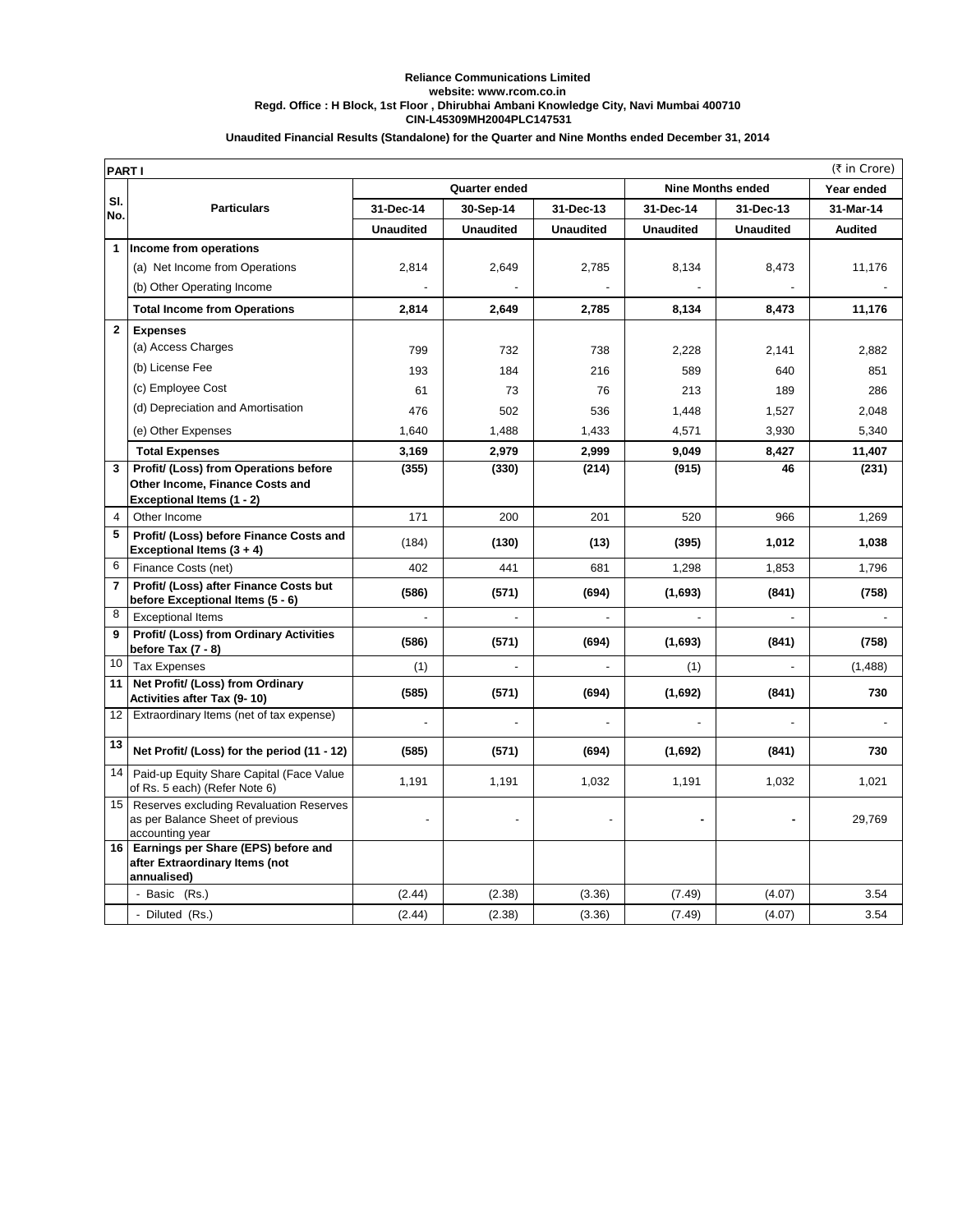|                           | <b>PART II</b>                                                                    |                  |                  |                  |                          |                           |                |  |  |
|---------------------------|-----------------------------------------------------------------------------------|------------------|------------------|------------------|--------------------------|---------------------------|----------------|--|--|
| <b>Select Information</b> |                                                                                   |                  |                  |                  |                          |                           |                |  |  |
|                           | <b>Particulars</b>                                                                | Quarter ended    |                  |                  | <b>Nine Months ended</b> |                           | Year ended     |  |  |
| SI.<br>No.                |                                                                                   | 31-Dec-14        | 30-Sep-14        | 31-Dec-13        | 31-Dec-14                | 31-Dec-13                 | 31-Mar-14      |  |  |
|                           |                                                                                   | <b>Unaudited</b> | <b>Unaudited</b> | <b>Unaudited</b> | <b>Unaudited</b>         | <b>Unaudited</b>          | <b>Audited</b> |  |  |
| А                         | <b>Particulars of Shareholding</b>                                                |                  |                  |                  |                          |                           |                |  |  |
| 1                         | <b>Public Shareholding</b>                                                        |                  |                  |                  |                          |                           |                |  |  |
|                           | Number of Shares                                                                  | 1,003,003,901    | 1,003,003,901    | 664,717,704      | 1,003,003,901            | 664,717,704               | 664,717,704    |  |  |
|                           | Percentage of Shareholding                                                        | 41.75%           | 41.75%           | 32.20%           | 41.75%                   | 32.20%                    | 32.20%         |  |  |
| $\overline{2}$            | <b>Promoters and Promoter Group</b>                                               |                  |                  |                  |                          |                           |                |  |  |
|                           | Shareholding                                                                      |                  |                  |                  |                          |                           |                |  |  |
|                           | (a) Pledged / Encumbered                                                          |                  |                  |                  |                          |                           |                |  |  |
|                           | - Number of Shares                                                                | 195,000,000      | Nil              | Nil              | 195,000,000              | Nil                       | Nil            |  |  |
|                           | - Percentage of Shares (as a % of the                                             |                  |                  |                  |                          |                           |                |  |  |
|                           | total shareholding of promoters and                                               | 13.94%           | N.A.             | N.A.             | 13.94%                   | N.A.                      | N.A.           |  |  |
|                           | Promoter Group)                                                                   |                  |                  |                  |                          |                           |                |  |  |
|                           | - Percentage of Shares (as a % of the                                             | 8.12%            | N.A.             | N.A.             | 8.12%                    | N.A.                      | N.A.           |  |  |
|                           | total share capital of the company)                                               |                  |                  |                  |                          |                           |                |  |  |
|                           | (b) Non-encumbered                                                                |                  |                  |                  |                          |                           |                |  |  |
|                           | - Number of Shares                                                                | 1,204,309,177    | 1,399,309,177    | 1,399,309,177    | 1,204,309,177            | 1,399,309,177             | 1,399,309,177  |  |  |
|                           | - Percentage of Shares (as a % of the                                             |                  |                  |                  |                          |                           |                |  |  |
|                           | total shareholding of promoters and                                               | 86.06%           | 100.00%          | 100.00%          | 86.06%                   | 100.00%                   | 100.00%        |  |  |
|                           | Promoter Group)                                                                   |                  |                  |                  |                          |                           |                |  |  |
|                           | - Percentage of Shares (as a % of the                                             | 50.13%           | 58.25%           | 67.80%           | 50.13%                   | 67.80%                    | 67.80%         |  |  |
|                           | total share capital of the company)                                               |                  |                  |                  |                          |                           |                |  |  |
| в                         | <b>Investor Complaints</b>                                                        |                  |                  |                  |                          |                           |                |  |  |
|                           | <b>Particulars</b>                                                                |                  |                  |                  |                          | Quarter ended 31-Dec-2014 |                |  |  |
|                           | Pending at the beginning of the quarter                                           |                  |                  |                  |                          | Nil                       |                |  |  |
|                           | Received during the quarter                                                       |                  |                  |                  |                          | 11                        |                |  |  |
|                           | Disposed off during the quarter<br>Remaining unresolved at the end of the quarter |                  |                  |                  |                          | 11                        |                |  |  |
|                           |                                                                                   |                  |                  |                  |                          | Nil                       |                |  |  |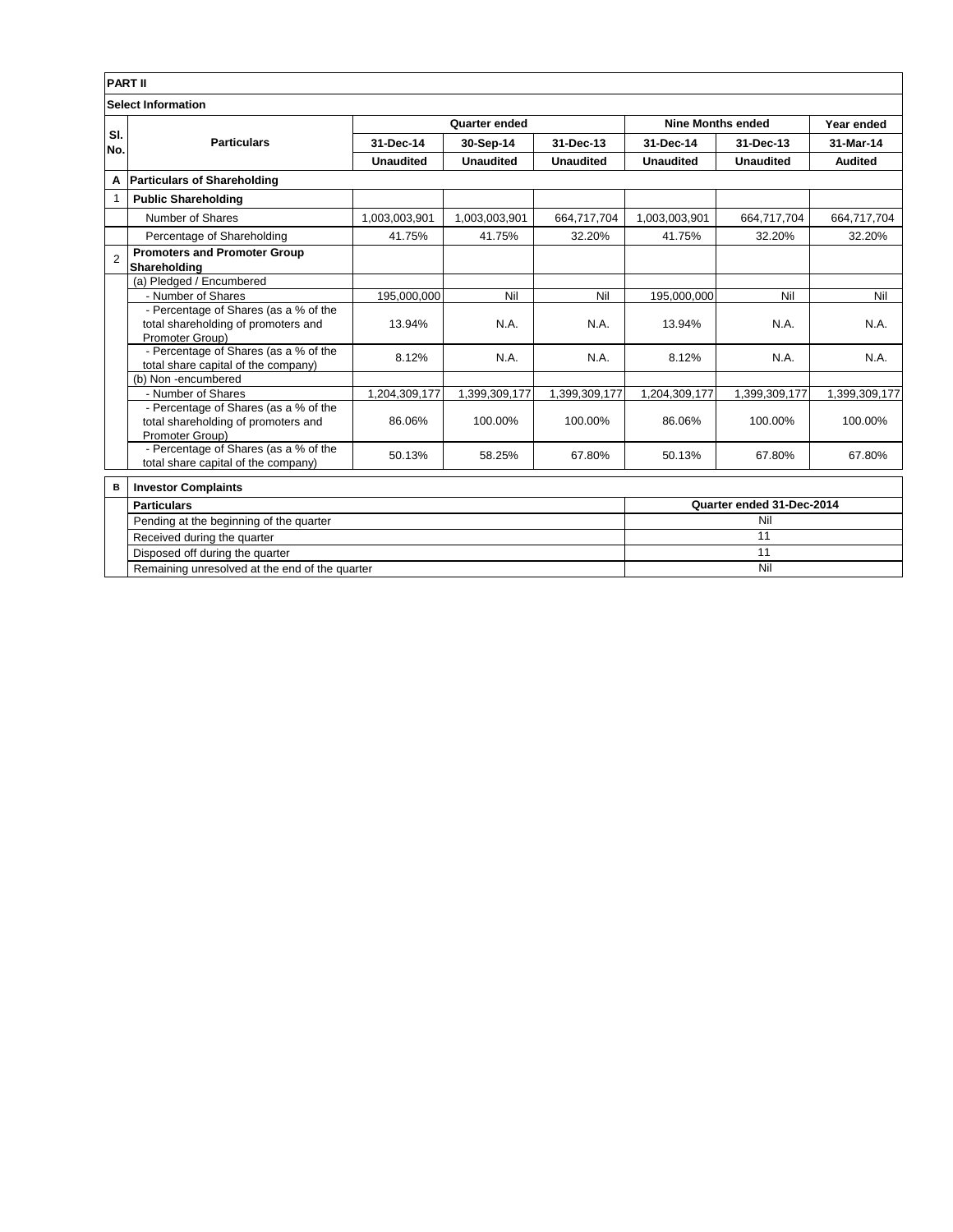## **Notes**

- 1. Figures of the previous period have been regrouped and reclassified, wherever required.
- 2. Pursuant to the Schemes of Arrangement ("the Schemes") sanctioned by the Hon'ble High Court of Judicature at Bombay, variation on account of changes in exchange rates including amortisation of the balance in "Foreign Currency Monetary Item Translation Difference Account (FCMITDA)" and depreciation consequent to addition of exchange differences to the cost of capitalised assets aggregating to  $\bar{\tau}$  175 crore and  $\bar{\tau}$  461 crore during the quarter and nine months ended December 31, 2014 respectively, are withdrawable from General Reserve. These withdrawable items are not considered in the accounts for the quarter and nine months ended December 31, 2014 and consequently no withdrawal has been made. The necessary effects, if any, will be carried out at the year end. The Company has, as permitted under the said Schemes, adjusted additional depreciation of  $\bar{\tau}$  295 crore and  $\bar{\tau}$  883 crore, arising on fair value of the assets, for the quarter and nine months ended December 31, 2014 respectively, by withdrawing an equivalent amount from General Reserve.
- 3. The Scheme of Amalgamation of Reliance Infratel Limited ("RITL") into its holding company; Reliance Communications Infrastructure Limited ("RCIL"), a wholly owned subsidiary of the Company has been approved by the requisite majority of the members and is pending for approval of the Hon'ble High Court of Judicature at Mumbai. The Scheme will be given effect in the Accounts upon receipt of Statutory and contractual approvals followed by filing with the Registrar of Companies.
- 4. Pursuant to the Companies Act, 2013 (the Act) becoming effective from April 1, 2014, the Company has adopted estimated useful life of fixed assets as stipulated under Schedule II to the Act, except in case of some of its telecommunication equipments, as legally advised and as permitted by the said Schedule, where, based on condition of such telecommunication equipments, regular maintenance schedule, material of construction and past experience the Company has considered useful life of 20 years instead of 18 years.
- 5. The Company has on January 20, 2015 received Rs.650 crore towards balance 50% of the issue price for 8,66,66,667 Warrants allotted on August 7, 2014 to the Promoter Group entity exercising rights for subscription of equivalent number of Equity Shares of Rs.5 /- each at a price of Rs.150/ per warrant (including share premium of Rs.145 per Equity Share). Consequently, the paid up share capital of the Company has increased from  $\bar{\tau}$  1,201.16 crore to  $\bar{\tau}$  1,244.49 crore.
- 6. The paid up share capital of the Company is net of 21,279,000 no. of equity shares, of  $\bar{\tau}$  5 each,  $\bar{\tau}$ 11 crore being the face value of such equity shares. The Company has consolidated financial statements of RCOM ESOS Trust as at 31st March, 2014 with Standalone Financial Results of the Company in terms of SEBI (ESOS and ESPS) Guidelines, 1999 and recent opinion of the Expert Advisory Committee (EAC) of the Institute of Chartered Accountants of India (the ICAI).
- 7. The Company has identified geographic segment as primary segment. As a result, the Company has single geographical segment as "India Operations". Hence, no separate disclosure of segment information in line with Accounting Standard (AS) 17 "Segment Reporting" is required.